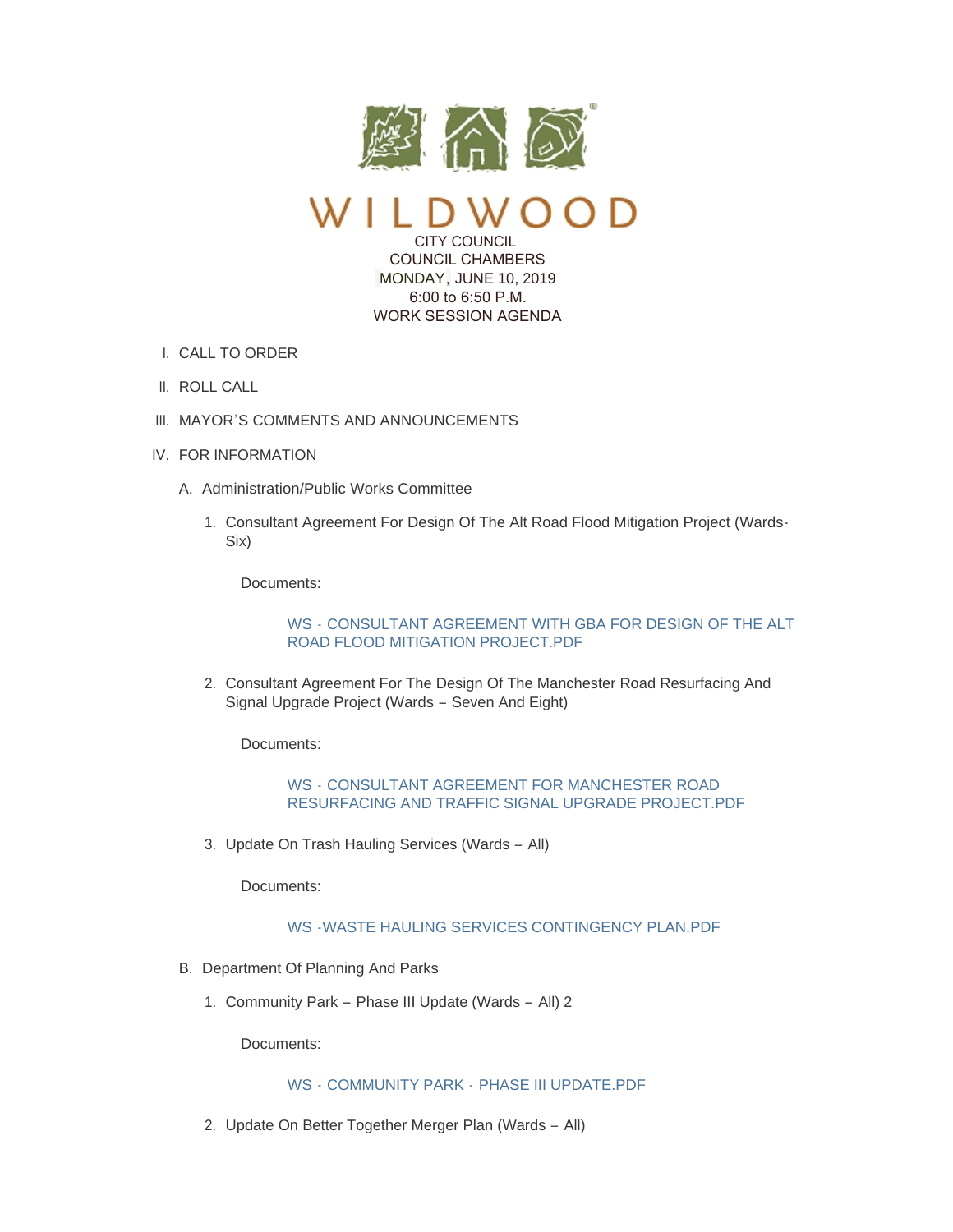Documents:

## WS - [UPDATE ON BETTER TOGETHER MERGER PLAN.PDF](https://www.cityofwildwood.com/AgendaCenter/ViewFile/Item/20632?fileID=26501)

3. Reminder On The Ribbon-Cutting Ceremony For The John L. LeCave Memorial Trailhead (Ward One)

Documents:

WS - [REMINDER ON THE RIBBON CUTTING CEREMONY JOHN L.](https://www.cityofwildwood.com/AgendaCenter/ViewFile/Item/20633?fileID=26498)  LECAVE.PDF

4. Scheduling A Ground Breaking Ceremony For Ward Five Park (Ward Five)

Documents:

WS - [SCHEDULING A GROUND BREAKING CEREMONY WARD FIVE](https://www.cityofwildwood.com/AgendaCenter/ViewFile/Item/20634?fileID=26499)  PARK.PDF

- C. Historic Preservation Commission
	- 1. Recommendation On Authorship Of The 5th Chapter Of Wildwood History Book (Wards – All)

Documents:

WS - [RECOM. OF AUTHORSHIP OF THE 5TH CHAPTER OF WW](https://www.cityofwildwood.com/AgendaCenter/ViewFile/Item/20636?fileID=26497)  HISTORY BOOK.PDF

- D. Wildwood Celebration Commission
	- 1. Update On August 24, 2019 Event (Wards All)

Documents:

### WS - [UPDATE ON AUGUST 24 2019 EVENT.PDF](https://www.cityofwildwood.com/AgendaCenter/ViewFile/Item/20638?fileID=26500)

- E. Rural Internet Access Update (Wards All)
	- 1. Rural Internet Access Update (Wards All)

Documents:

# WS- [RURAL INTERNET ACCESS.PDF](https://www.cityofwildwood.com/AgendaCenter/ViewFile/Item/20688?fileID=26505)

F. Construction Project Updates (Wards - All)

Documents:

### WS - [CONSTRUCTION PROJECT UPDATES.PDF](https://www.cityofwildwood.com/AgendaCenter/ViewFile/Item/20641?fileID=26493)

- V. FOR ACTION
	- A. Wildwood BBQ Bash Funding Update (Wards All)